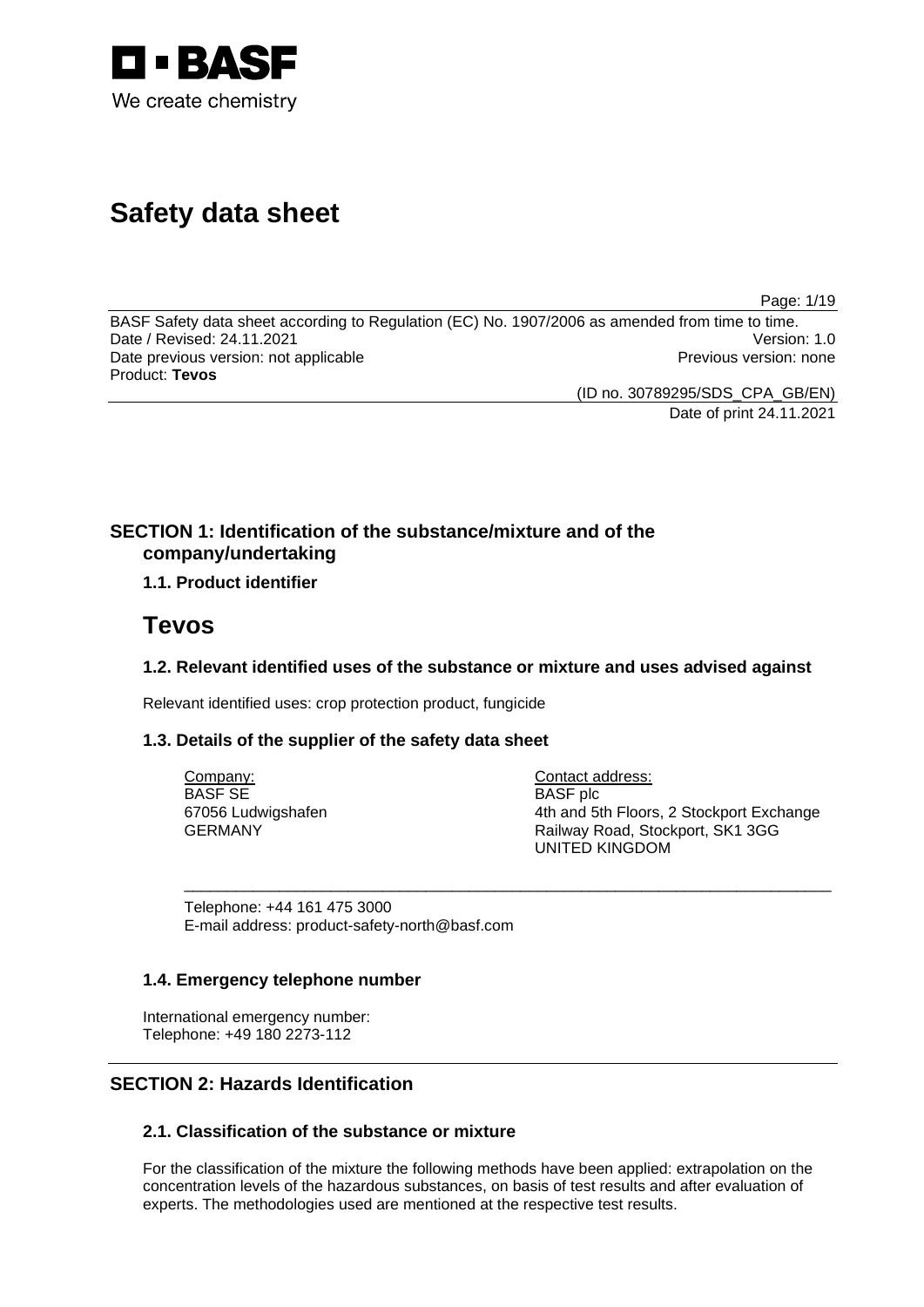Page: 2/19

BASF Safety data sheet according to Regulation (EC) No. 1907/2006 as amended from time to time. Date / Revised: 24.11.2021 **Version: 1.0** Date previous version: not applicable **Previous version: none** Previous version: none Product: **Tevos** 

(ID no. 30789295/SDS\_CPA\_GB/EN)

Date of print 24.11.2021

# According to Regulation (EC) No 1272/2008 [CLP]

| Acute Tox. 4 (oral)              | H302 Harmful if swallowed.                                 |
|----------------------------------|------------------------------------------------------------|
| Acute Tox. 4 (Inhalation - mist) | H332 Harmful if inhaled.                                   |
| STOT SE3                         | H335 May cause respiratory irritation.                     |
| Repr. Additional category for    | H362 May cause harm to breast-fed children.                |
| effects on or via lactation.     |                                                            |
| Aquatic Acute 1                  | H400 Very toxic to aquatic life.                           |
| Aquatic Chronic 1                | H410 Very toxic to aquatic life with long lasting effects. |

For the classifications not written out in full in this section the full text can be found in section 16.

# **2.2. Label elements**

Globally Harmonized System (GHS) in accordance with UK regulations.

Pictogram:



Signal Word: Warning

| Hazard Statement:               |                                                                                              |
|---------------------------------|----------------------------------------------------------------------------------------------|
| H302                            | Harmful if swallowed.                                                                        |
| H332                            | Harmful if inhaled.                                                                          |
| H <sub>335</sub>                | May cause respiratory irritation.                                                            |
| H362                            | May cause harm to breast-fed children.                                                       |
| H410                            | Very toxic to aquatic life with long lasting effects.                                        |
| <b>EUH401</b>                   | To avoid risks to human health and the environment, comply with the<br>instructions for use. |
| <b>Precautionary Statement:</b> |                                                                                              |
| P <sub>101</sub>                | If medical advice is needed, have product container or label at hand.                        |
| P <sub>102</sub>                | Keep out of reach of children.                                                               |
| P <sub>103</sub>                | Read carefully and follow all instructions.                                                  |
|                                 | Precautionary Statements (Prevention):                                                       |
| P <sub>271</sub>                | Use only outdoors or in a well-ventilated area.                                              |
| P <sub>202</sub>                | Do not handle until all safety precautions have been read and<br>understood.                 |
| P <sub>270</sub>                | Do not eat, drink or smoke when using this product.                                          |
| P <sub>264</sub>                | Wash contaminated body parts thoroughly after handling.                                      |
| P <sub>263</sub>                | Avoid contact during pregnancy and while nursing.                                            |
| P <sub>260</sub>                | Do not breathe mist.                                                                         |
|                                 |                                                                                              |

Precautionary Statements (Response):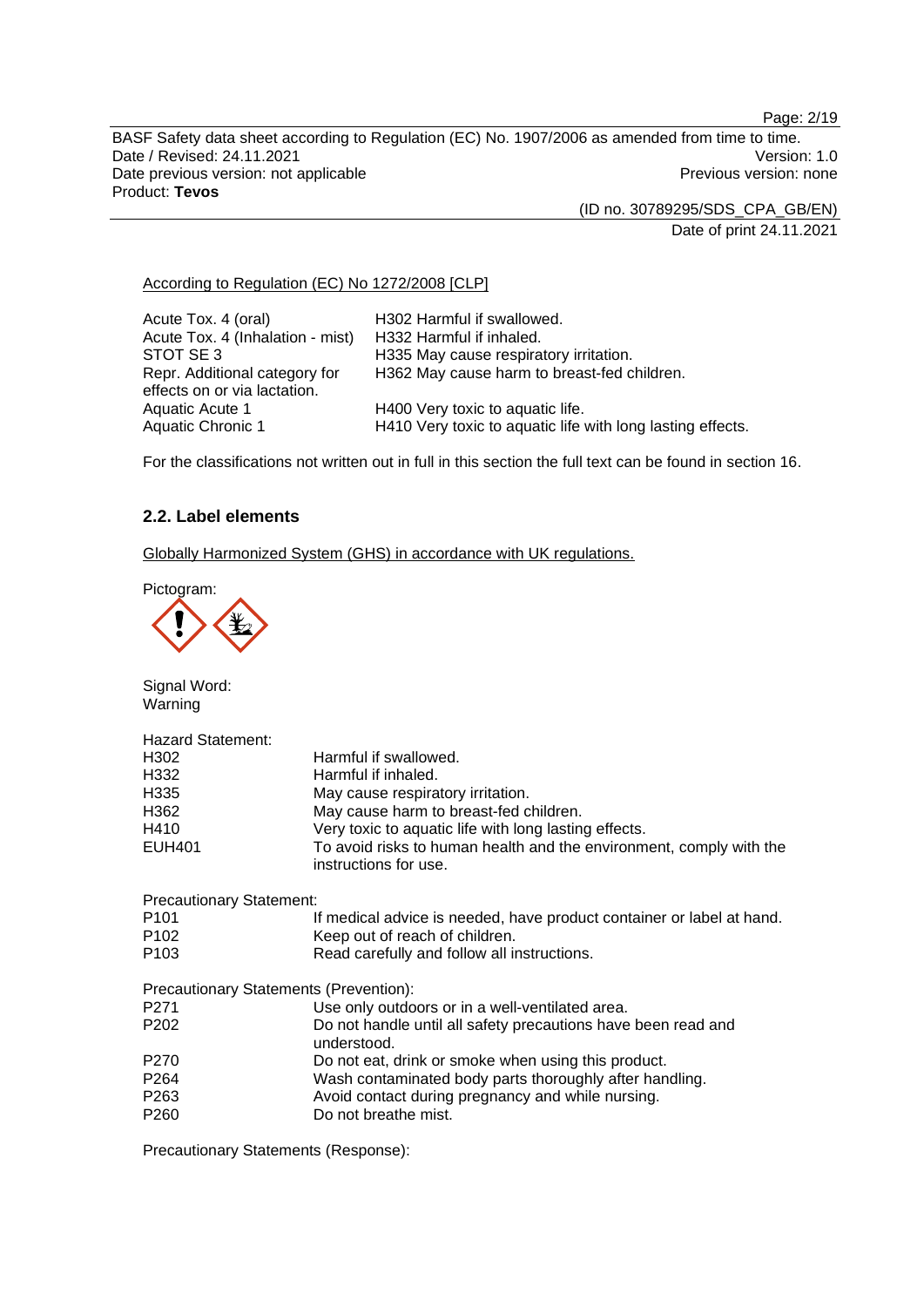Page: 3/19

BASF Safety data sheet according to Regulation (EC) No. 1907/2006 as amended from time to time. Date / Revised: 24.11.2021 **Version: 1.0** Date previous version: not applicable **Previous version: none** Previous version: none Product: **Tevos** 

(ID no. 30789295/SDS\_CPA\_GB/EN)

|                                      | Date of print 24.11.2021                                                                                                                                                                    |
|--------------------------------------|---------------------------------------------------------------------------------------------------------------------------------------------------------------------------------------------|
| $P304 + P340$                        | IF INHALED: Remove person to fresh air and keep comfortable for<br>breathing.                                                                                                               |
| $P308 + P311$                        | IF exposed or concerned: Call a POISON CENTER or physician.                                                                                                                                 |
| P330                                 | Rinse mouth                                                                                                                                                                                 |
| P391                                 | Collect spillage.                                                                                                                                                                           |
|                                      |                                                                                                                                                                                             |
| Precautionary Statements (Storage):  |                                                                                                                                                                                             |
| $P403 + P233$                        | Store in a well-ventilated place. Keep container tightly closed.                                                                                                                            |
| P405                                 | Store locked up.                                                                                                                                                                            |
|                                      |                                                                                                                                                                                             |
| Precautionary Statements (Disposal): |                                                                                                                                                                                             |
| P <sub>501</sub>                     | Dispose of contents/container to a licensed hazardous-waste disposal<br>contractor or collection site except for empty clean containers which can<br>be disposed of as non-hazardous waste. |
|                                      |                                                                                                                                                                                             |

Labeling of special preparations (GHS): EUH208: May produce an allergic reaction. Contains: 2-ethylhexyl-S-lactate Restricted to professional users.

# **2.3. Other hazards**

According to Regulation (EC) No 1272/2008 [CLP]

See section 12 - Results of PBT and vPvB assessment.

If applicable information is provided in this section on other hazards which do not result in classification but which may contribute to the overall hazards of the substance or mixture.

# **SECTION 3: Composition/Information on Ingredients**

#### **3.1. Substances**

Not applicable

#### **3.2. Mixtures**

#### Chemical nature

crop protection product, fungicide

Hazardous ingredients (GHS) according to Regulation (EC) No. 1272/2008

pyraclostrobin (ISO); methyl N-{2-[1-(4-chlorophenyl)-1H-pyrazol-3-yloxymethyl]phenyl}(Nmethoxy)carbamate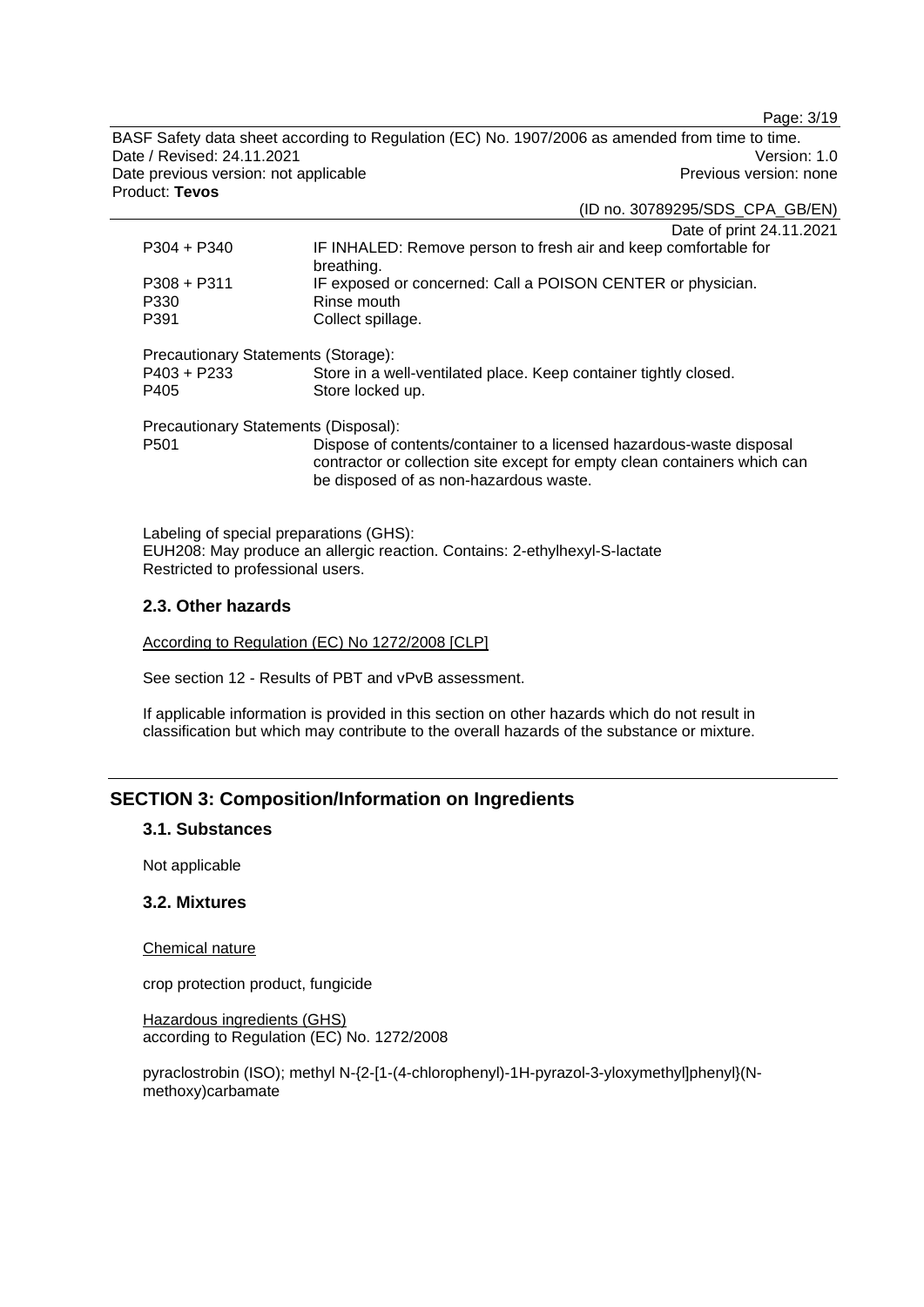Page: 4/19

BASF Safety data sheet according to Regulation (EC) No. 1907/2006 as amended from time to time. Date / Revised: 24.11.2021 Version: 1.0 Date previous version: not applicable example and the Previous version: none Product: **Tevos** 

(ID no. 30789295/SDS\_CPA\_GB/EN)

Date of print 24.11.2021

Content (W/W): 13.92 % CAS Number: 175013-18-0 INDEX-Number: 613-272-00-6 Acute Tox. 3 (Inhalation - mist) Skin Corr./Irrit. 2 STOT SE 3 (irr. to respiratory syst.) Aquatic Acute 1 Aquatic Chronic 1 M-factor acute: 100 M-factor chronic: 100 H315, H331, H335, H400, H410 1H-Pyrazole-4-carboxamide, 3-(difluoromethyl)-1-methyl-N-(3',4',5'-trifluoro[1,1'-biphenyl]-2-yl)-; Fluxapyroxad Content (W/W): 7.32 % CAS Number: 907204-31-3 Repr. Add. cat. lact. Aquatic Acute 1 Aquatic Chronic 1 M-factor acute: 1 M-factor chronic: 1 H362, H400, H410 Propanoic acid, 2-hydroxy-, 2-ethylhexyl ester, (2S)- Content (W/W): < 25 % CAS Number: 186817-80-1 REACH registration number: 01- 2119516238-41 Skin Corr./Irrit. 2 Eye Dam./Irrit. 2 Skin Sens. 1B H319, H315, H317 N,N-Dimethyldodecanamide Content (W/W):  $< 20 \%$ CAS Number: 3007-53-2 EC-Number: 221-117-5 REACH registration number: 01- 2120099180-57 Skin Corr./Irrit. 2 Eye Dam./Irrit. 2 STOT SE 3 (irr. to respiratory syst.) Aquatic Acute 1 Aquatic Chronic 3 M-factor acute: 1 H319, H315, H335, H412, H400 acetophenone Content (W/W): < 15 % CAS Number: 98-86-2 EC-Number: 202-708-7 REACH registration number: 01- 2119533169-37 INDEX-Number: 606-042-00-1 Acute Tox. 4 (oral) Eye Dam./Irrit. 2 H319, H302 Poly(oxy-1,2-ethanediyl), .alpha.-[tris(1-phenylethyl)phenyl]-.omega.-hydroxy-Content (W/W):  $< 5 \%$ Aquatic Chronic 3

H412

Solvent naphtha (petroleum), heavy arom.

CAS Number: 99734-09-5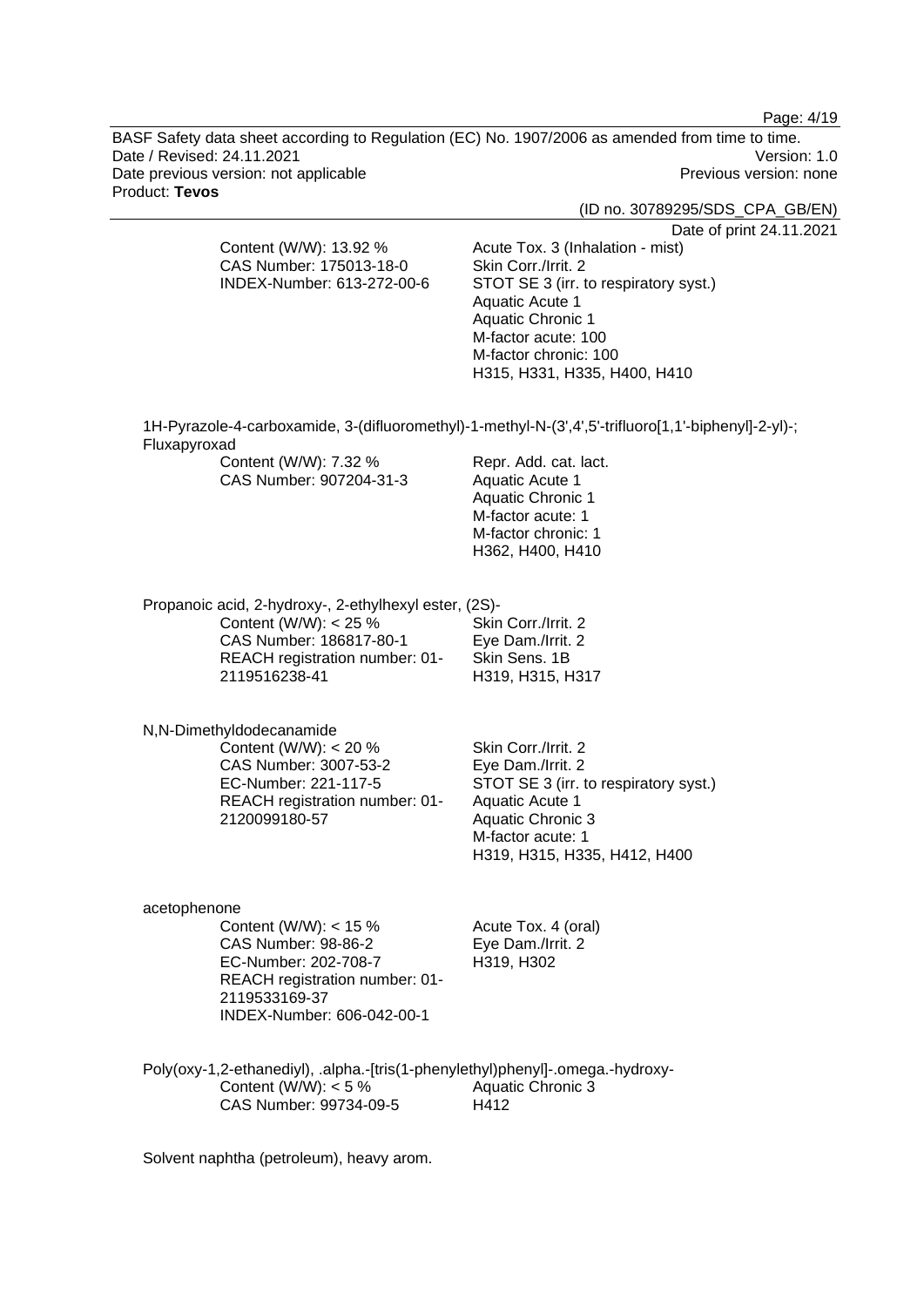Page: 5/19

BASF Safety data sheet according to Regulation (EC) No. 1907/2006 as amended from time to time. Date / Revised: 24.11.2021 **Version: 1.0** Date previous version: not applicable **Previous version: none** Previous version: none Product: **Tevos** 

(ID no. 30789295/SDS\_CPA\_GB/EN)

Date of print 24.11.2021

| Content (W/W): $<$ 5 %<br>CAS Number: 64742-94-5<br>EC-Number: 265-198-5<br>REACH registration number: 01-<br>2119510128-50<br>INDEX-Number: 649-424-00-3                                              | Dale VI pill<br>Asp. Tox. 1<br>Skin Corr./Irrit. 2<br>STOT SE 3 (drowsiness and dizziness)<br><b>Aquatic Chronic 2</b><br>H315, H304, H336, H411 |
|--------------------------------------------------------------------------------------------------------------------------------------------------------------------------------------------------------|--------------------------------------------------------------------------------------------------------------------------------------------------|
| Benzenesulfonic acid, mono-C11-13-branched alkyl derivs., calcium salts<br>Content (W/W): $<$ 3 %<br>CAS Number: 68953-96-8<br>EC-Number: 273-234-6<br>REACH registration number: 01-<br>2119964467-24 | Acute Tox. 4 (dermal)<br>Skin Corr./Irrit. 2<br>Eye Dam./Irrit. 1<br><b>Aquatic Chronic 2</b><br>H318, H315, H312, H411                          |
| Alcohols, C11-14-iso-, C13-rich, ethoxylated<br>Content (W/W): $<$ 1 %<br>CAS Number: 78330-21-9                                                                                                       | Acute Tox. 4 (oral)<br>Eye Dam./Irrit. 1<br>Aquatic Acute 1<br><b>Aquatic Chronic 2</b><br>H318, H302, H411, H400                                |

For the classifications not written out in full in this section, including the hazard classes and the hazard statements, the full text is listed in section 16.

# **SECTION 4: First-Aid Measures**

#### **4.1. Description of first aid measures**

First aid personnel should pay attention to their own safety. If the patient is likely to become unconscious, place and transport in stable sideways position (recovery position). Immediately remove contaminated clothing.

Show container, label and/or safety data sheet to physician.

If inhaled: Keep patient calm, remove to fresh air, seek medical attention.

On skin contact: Wash thoroughly with soap and water

On contact with eyes: Wash affected eyes for at least 15 minutes under running water with eyelids held open.

On ingestion: Immediately rinse mouth and then drink 200-300 ml of water, seek medical attention.

#### **4.2. Most important symptoms and effects, both acute and delayed**

Symptoms: Information, i.e. additional information on symptoms and effects may be included in the GHS labeling phrases available in Section 2 and in the Toxicological assessments available in Section 11., (Further) symptoms and / or effects are not known so far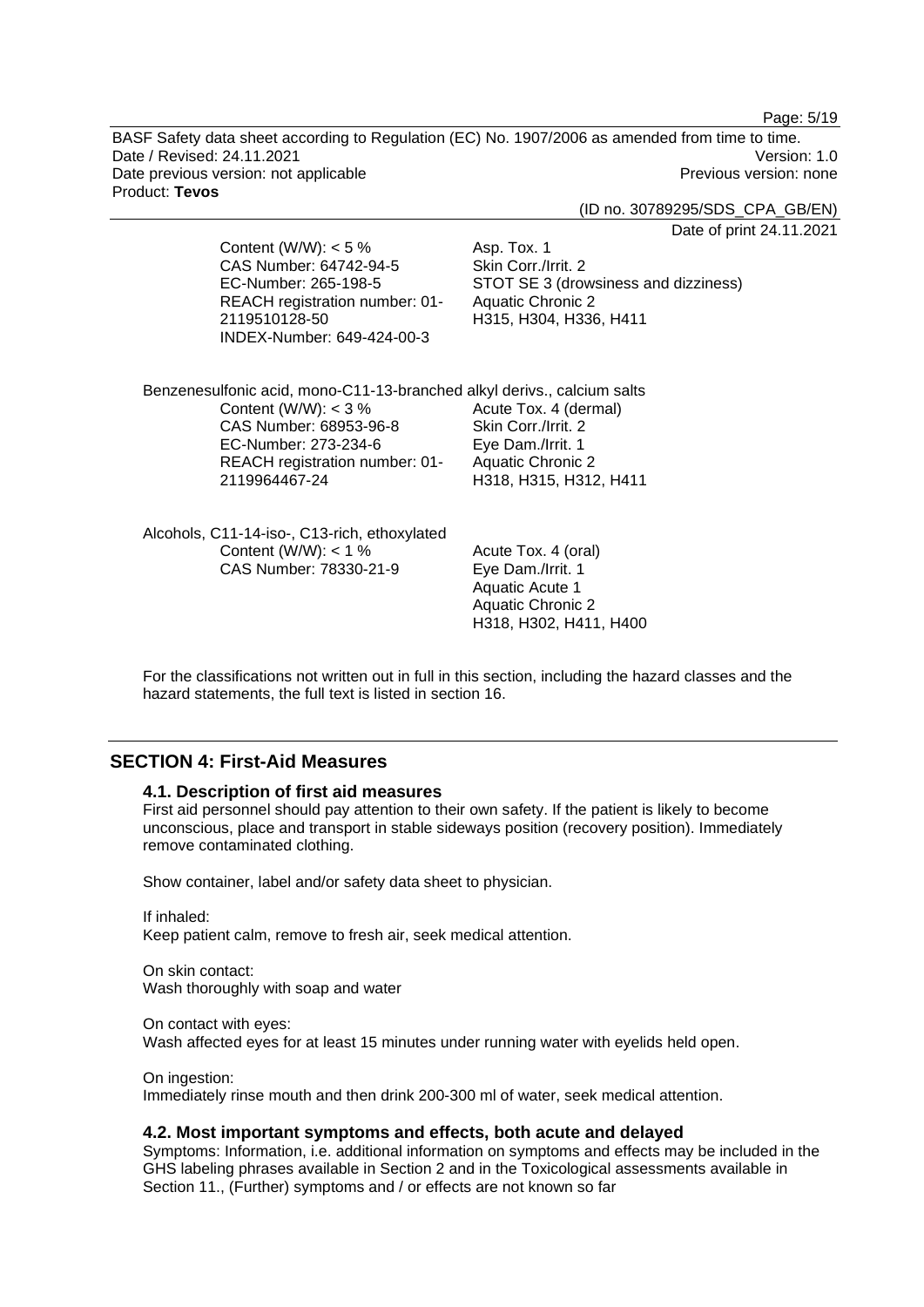Page: 6/19

BASF Safety data sheet according to Regulation (EC) No. 1907/2006 as amended from time to time. Date / Revised: 24.11.2021 Version: 1.0 Date previous version: not applicable example and previous version: none Previous version: none Product: **Tevos** 

(ID no. 30789295/SDS\_CPA\_GB/EN)

Date of print 24.11.2021

**4.3. Indication of any immediate medical attention and special treatment needed**  Treatment: Treat according to symptoms (decontamination, vital functions), no known specific antidote.

# **SECTION 5: Fire-Fighting Measures**

# **5.1. Extinguishing media**

Suitable extinguishing media: water spray, dry powder, foam, carbon dioxide

# **5.2. Special hazards arising from the substance or mixture**

Endangering substances: carbon monoxide, Carbon dioxide, hydrogen chloride, hydrogen fluoride, nitrogen oxides, sulfur oxides, halogenated compounds, organochloric compounds, potassium oxides

Advice: The substances/groups of substances mentioned can be released in case of fire.

# **5.3. Advice for fire-fighters**

Special protective equipment:

Wear self-contained breathing apparatus and chemical-protective clothing.

Further information:

Keep containers cool by spraying with water if exposed to fire. In case of fire and/or explosion do not breathe fumes. Collect contaminated extinguishing water separately, do not allow to reach sewage or effluent systems. Dispose of fire debris and contaminated extinguishing water in accordance with official regulations.

# **SECTION 6: Accidental Release Measures**

# **6.1. Personal precautions, protective equipment and emergency procedures**

Do not breathe vapour/spray. Use personal protective clothing. Avoid contact with the skin, eyes and clothing.

# **6.2. Environmental precautions**

Do not discharge into the subsoil/soil. Do not discharge into drains/surface waters/groundwater.

Do not allow contamination of public drains or surface or ground waters. Inform local water plc if spillage enters drains and the Environment Agency (England & Wales), the Scottish Environmental Protection Agency (Scotland), or the Environment and Heritage Service (Northern Ireland) if it enters surface or ground waters. Keep people and animals away.

#### **6.3. Methods and material for containment and cleaning up**

For small amounts: Pick up with suitable absorbent material (e.g. sand, sawdust, general-purpose binder, kieselguhr).

For large amounts: Dike spillage. Pump off product.

Dispose of absorbed material in accordance with regulations. Collect waste in suitable containers, which can be labeled and sealed. Clean contaminated floors and objects thoroughly with water and detergents, observing environmental regulations. Wear suitable protective equipment.

# **6.4. Reference to other sections**

Information regarding exposure controls/personal protection and disposal considerations can be found in section 8 and 13.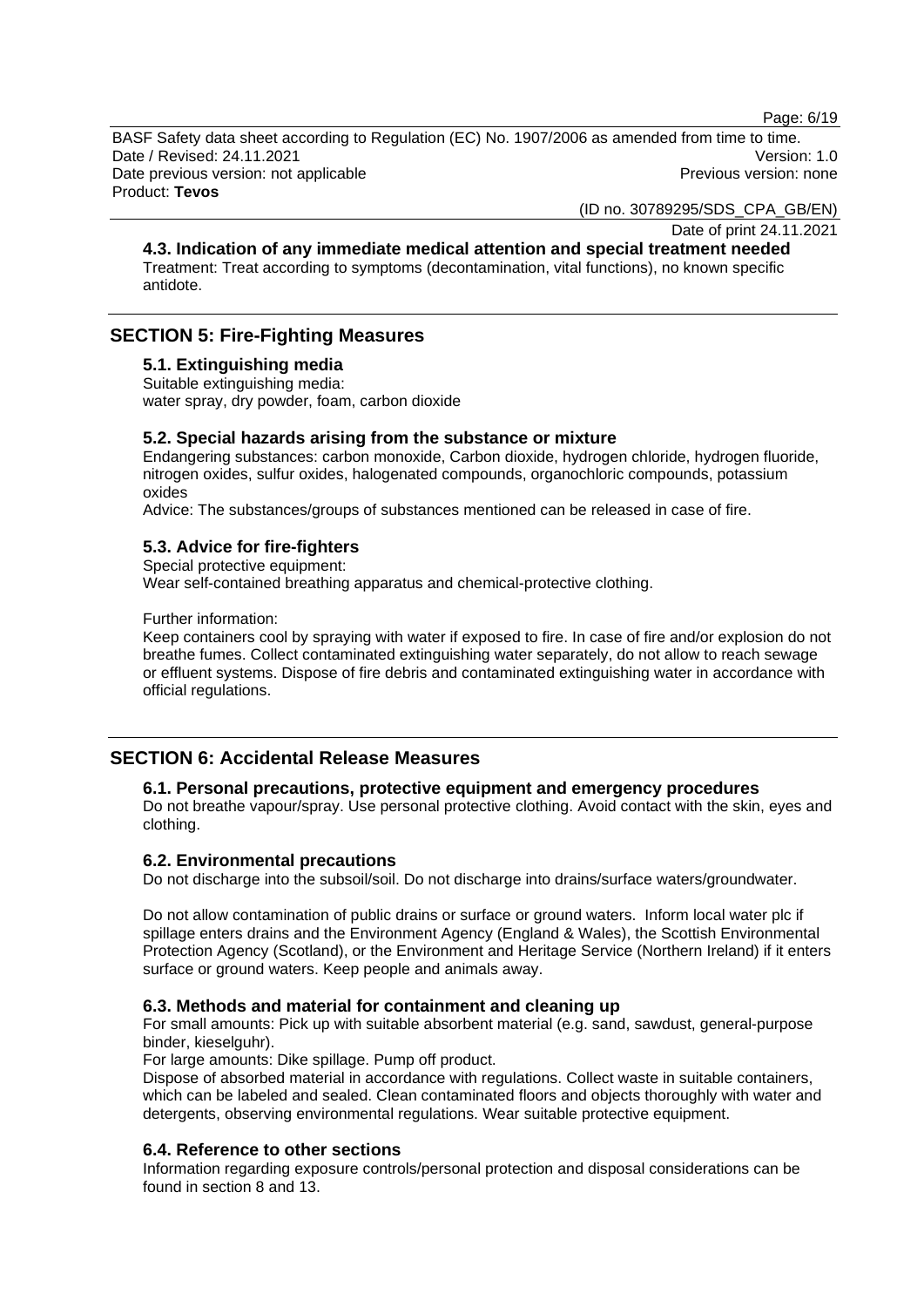Page: 7/19

BASF Safety data sheet according to Regulation (EC) No. 1907/2006 as amended from time to time. Date / Revised: 24.11.2021 **Version: 1.0** Date previous version: not applicable example and the Previous version: none Product: **Tevos** 

> (ID no. 30789295/SDS\_CPA\_GB/EN) Date of print 24.11.2021

# **SECTION 7: Handling and Storage**

# **7.1. Precautions for safe handling**

No special measures necessary if stored and handled correctly. Ensure thorough ventilation of stores and work areas. When using do not eat, drink or smoke. Hands and/or face should be washed before breaks and at the end of the shift.

Protection against fire and explosion:

Vapours may form ignitable mixture with air. Prevent electrostatic charge - sources of ignition should be kept well clear - fire extinguishers should be kept handy.

# **7.2. Conditions for safe storage, including any incompatibilities**

Segregate from foods and animal feeds. Further information on storage conditions: Keep away from heat. Protect from direct sunlight.

# **7.3. Specific end use(s)**

For the relevant identified use(s) listed in Section 1 the advice mentioned in this section 7 is to be observed.

# **SECTION 8: Exposure Controls/Personal Protection**

# **8.1. Control parameters**

Components with occupational exposure limits

No occupational exposure limits known.

Refer to the current edition of HSE Guidance Note EH40 Occupational Exposure Limits (United Kingdom). For normal use and handling refer to the product label/leaflet.

# **8.2. Exposure controls**

#### Personal protective equipment

Respiratory protection:

Suitable respiratory protection for lower concentrations or short-term effect: Combination filter for gases/vapours of organic, inorganic, acid inorganic, alkaline compounds and toxic particles (e. g. EN 14387 Type ABEK-P3)

Hand protection:

Suitable chemical resistant safety gloves (EN ISO 374-1) also with prolonged, direct contact (Recommended: Protective index 6, corresponding > 480 minutes of permeation time according to EN ISO 374-1): E.g. nitrile rubber (0.4 mm), chloroprene rubber (0.5 mm), butyl rubber (0.7 mm) etc.

Eye protection:

Safety glasses with side-shields (frame goggles) (e.g. EN 166)

Body protection:

Body protection must be chosen depending on activity and possible exposure, e.g. apron, protecting boots, chemical-protection suit (according to EN 14605 in case of splashes or EN ISO 13982 in case of dust).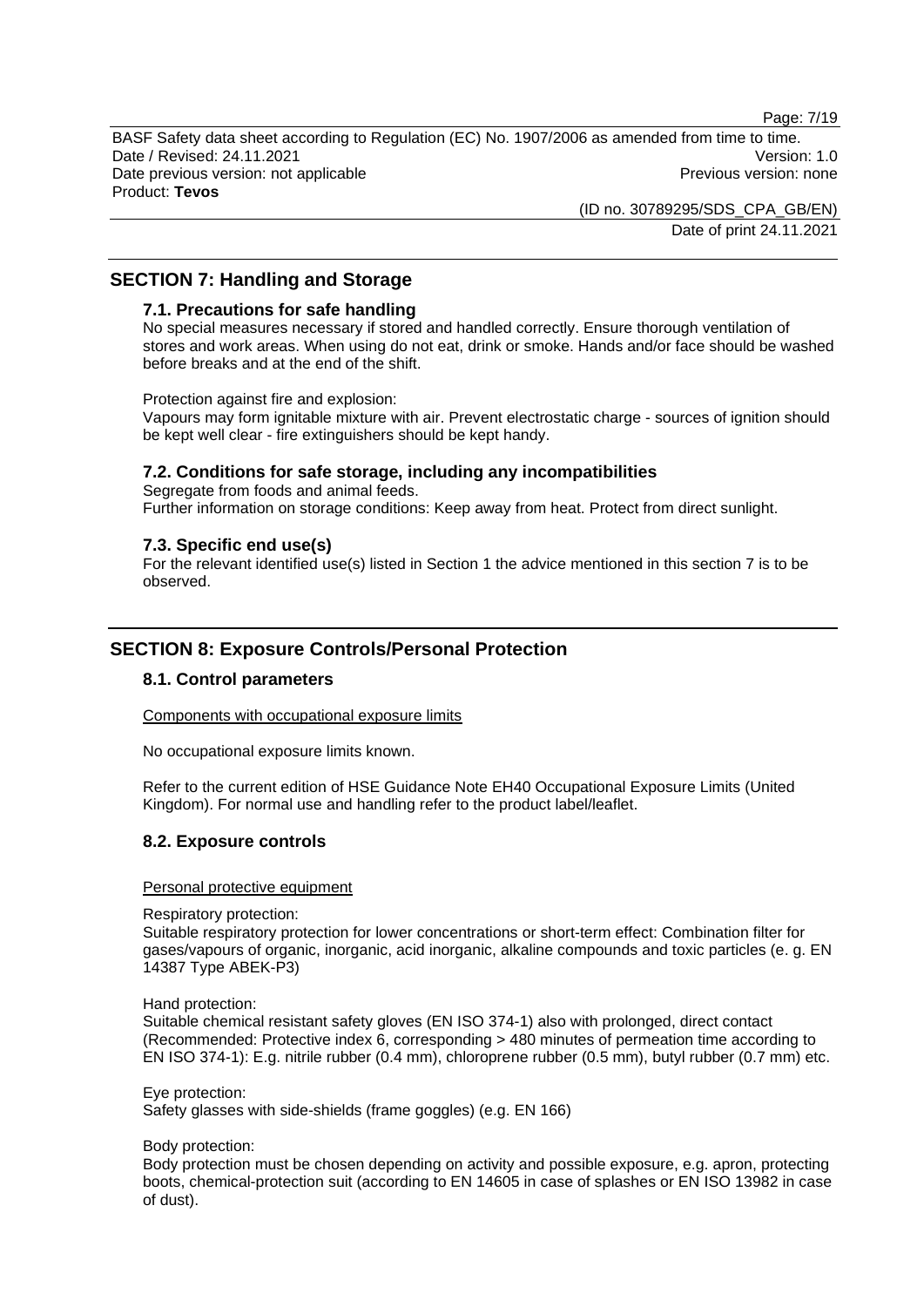Page: 8/19

BASF Safety data sheet according to Regulation (EC) No. 1907/2006 as amended from time to time. Date / Revised: 24.11.2021 **Version: 1.0** Date previous version: not applicable **Previous version: none** Previous version: none Product: **Tevos** 

(ID no. 30789295/SDS\_CPA\_GB/EN)

Date of print 24.11.2021

General safety and hygiene measures

The statements on personal protective equipment in the instructions for use apply when handling crop-protection agents in final-consumer packing. Wearing of closed work clothing is recommended. Store work clothing separately. Keep away from food, drink and animal feeding stuffs.

# **SECTION 9: Physical and Chemical Properties**

# **9.1. Information on basic physical and chemical properties**

| Form:                                               | liquid                                  |
|-----------------------------------------------------|-----------------------------------------|
| Colour:                                             | orange                                  |
| Odour:                                              | sweetish                                |
| Odour threshold:                                    |                                         |
|                                                     | Not determined since harmful by         |
|                                                     | inhalation.                             |
| pH value:                                           | approx. $4 - 6$                         |
|                                                     | (1 %(m), 20 °C)                         |
| crystallization temperature:                        | approx. $< 20 °C$                       |
| Boiling point:                                      | approx. $> 100$ °C                      |
|                                                     | Information applies to the solvent.     |
| Flash point:                                        | 99.5 °C                                 |
| Evaporation rate:                                   |                                         |
|                                                     | not applicable                          |
| Flammability:                                       | not applicable                          |
| Lower explosion limit:                              |                                         |
|                                                     | As a result of our experience with this |
|                                                     | product and our knowledge of its        |
|                                                     | composition we do not expect any        |
|                                                     | hazard as long as the product is used   |
|                                                     | appropriately and in accordance with    |
|                                                     | the intended use.                       |
| Upper explosion limit:                              |                                         |
|                                                     | As a result of our experience with this |
|                                                     | product and our knowledge of its        |
|                                                     | composition we do not expect any        |
|                                                     | hazard as long as the product is used   |
|                                                     | appropriately and in accordance with    |
|                                                     | the intended use.                       |
| Ignition temperature:                               | 351 °C                                  |
| Vapour pressure:                                    | approx. 0.02 mbar                       |
|                                                     | (20 °C)                                 |
|                                                     | Information applies to the solvent.     |
| Density:                                            | approx. 1.02 g/cm3                      |
|                                                     | (20 °C)                                 |
| Relative vapour density (air):                      |                                         |
|                                                     | not applicable                          |
| Solubility in water:                                | dispersible                             |
| Partitioning coefficient n-octanol/water (log Kow): |                                         |
|                                                     | not applicable                          |
| Thermal decomposition:                              | 140 °C, 90 J/g,                         |
|                                                     |                                         |
|                                                     | (onset temperature)                     |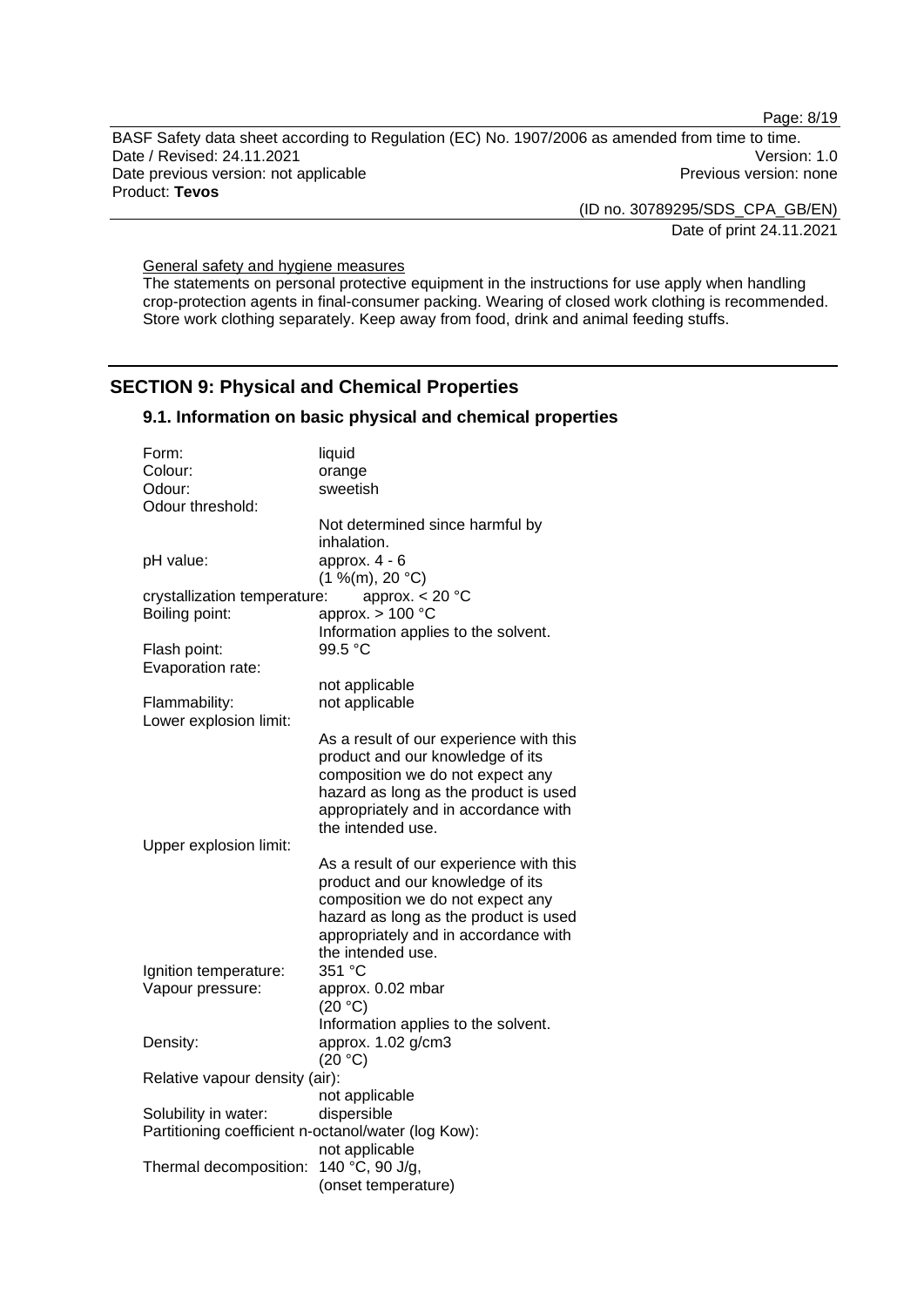Page: 9/19

BASF Safety data sheet according to Regulation (EC) No. 1907/2006 as amended from time to time. Date / Revised: 24.11.2021 **Version: 1.0** Date previous version: not applicable example and the Previous version: none Product: **Tevos** 

(ID no. 30789295/SDS\_CPA\_GB/EN)

Date of print 24.11.2021

|                            | 255 °C, 220 J/g,                                                                                  |  |
|----------------------------|---------------------------------------------------------------------------------------------------|--|
|                            | (onset temperature)                                                                               |  |
|                            | Not a substance liable to self-decomposition according to UN transport<br>regulations, class 4.1. |  |
| Viscosity, dynamic:        | approx. 43 mPa.s                                                                                  |  |
|                            | (20 °C)                                                                                           |  |
| Explosion hazard:          | not explosive                                                                                     |  |
| Fire promoting properties: | not fire-propagating                                                                              |  |

# **9.2. Other information**

| SADT: | $>75\,^{\circ}\mathrm{C}$                                    |
|-------|--------------------------------------------------------------|
|       | Heat accumulation / Dewar 500 ml (SADT, UN-Test H.4, 28.4.4) |

# **SECTION 10: Stability and Reactivity**

### **10.1. Reactivity**

No hazardous reactions if stored and handled as prescribed/indicated.

#### **10.2. Chemical stability**

The product is stable if stored and handled as prescribed/indicated.

#### **10.3. Possibility of hazardous reactions**

No hazardous reactions if stored and handled as prescribed/indicated.

#### **10.4. Conditions to avoid**

See SDS section 7 - Handling and storage.

### **10.5. Incompatible materials**

Substances to avoid: strong acids, strong bases, strong oxidizing agents

#### **10.6. Hazardous decomposition products**

Hazardous decomposition products: No hazardous decomposition products if stored and handled as prescribed/indicated.

# **SECTION 11: Toxicological Information**

# **11.1. Information on toxicological effects**

#### Acute toxicity

Assessment of acute toxicity:

Of moderate toxicity after single ingestion. Of moderate toxicity after short-term inhalation. Virtually nontoxic after a single skin contact. The product has not been tested. The statement has been derived from substances/products of a similar structure or composition.

Experimental/calculated data: LD50 rat (oral): 500 - 2,000 mg/kg (OECD Guideline 423)

LC50 rat (by inhalation): 2.3 - 4.8 mg/l (OECD Guideline 403)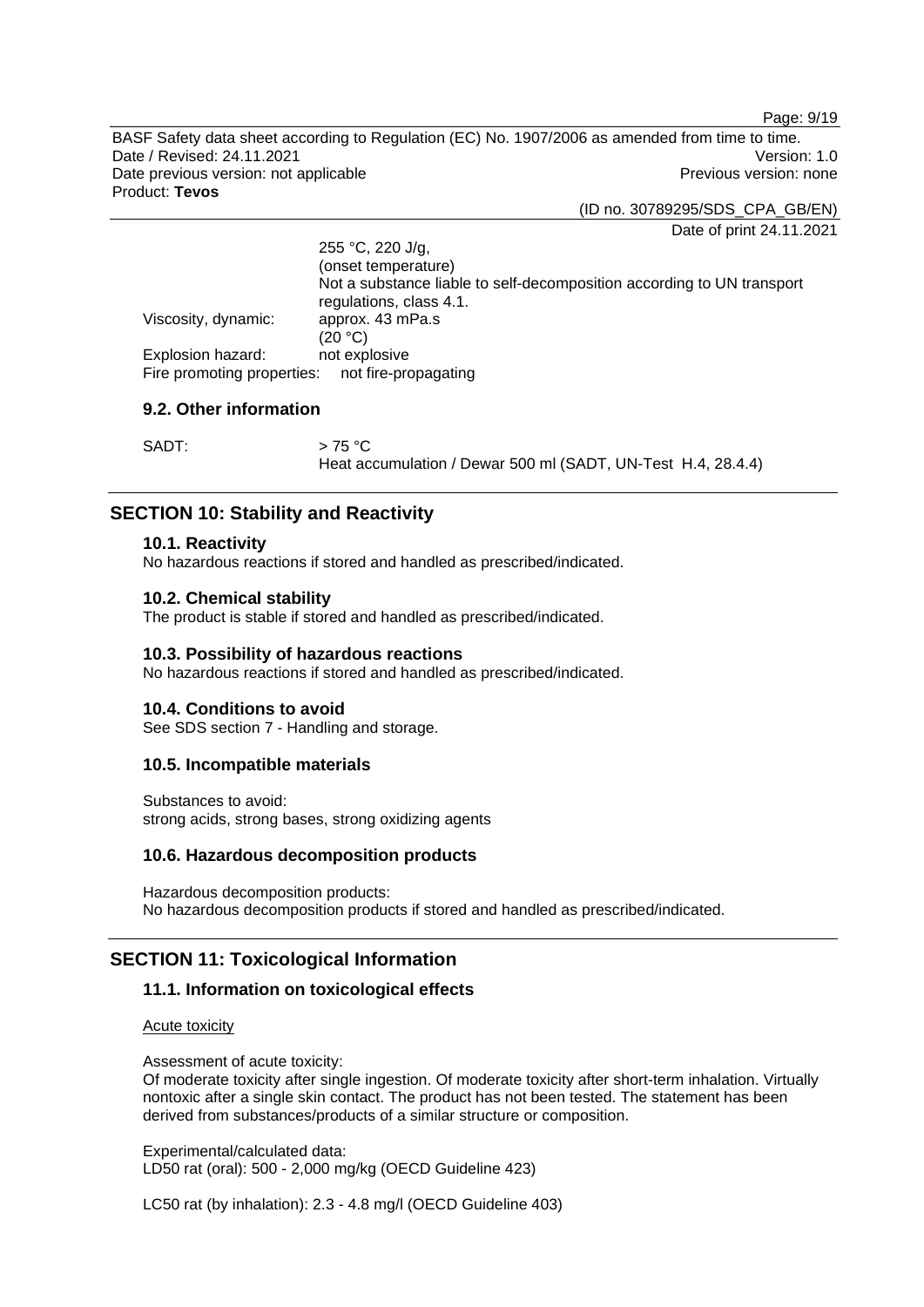Page: 10/19

BASF Safety data sheet according to Regulation (EC) No. 1907/2006 as amended from time to time. Date / Revised: 24.11.2021 **Version: 1.0** Date previous version: not applicable example and the Previous version: none Product: **Tevos** 

(ID no. 30789295/SDS\_CPA\_GB/EN)

Date of print 24.11.2021

LD50 rat (dermal): > 5,000 mg/kg (OECD Guideline 402) No mortality was observed.

#### Irritation

#### Assessment of irritating effects:

Not irritating to the skin. Not irritating to the eyes. The product has not been tested. The statement has been derived from substances/products of a similar structure or composition.

Experimental/calculated data: Skin corrosion/irritation rabbit: non-irritant

Serious eye damage/irritation rabbit: non-irritant

#### Respiratory/Skin sensitization

#### Assessment of sensitization:

There is no evidence of a skin-sensitizing potential. The product has not been tested. The statement has been derived from substances/products of a similar structure or composition.

Experimental/calculated data: Mouse Local Lymph Node Assay (LLNA) mouse: Non-sensitizing.

#### Germ cell mutagenicity

#### Assessment of mutagenicity:

The product has not been tested. The statement has been derived from the properties of the individual components. Mutagenicity tests revealed no genotoxic potential.

#### **Carcinogenicity**

Assessment of carcinogenicity:

The product has not been tested. The statement has been derived from the properties of the individual components.

*Information on: 1H-Pyrazole-4-carboxamide, 3-(difluoromethyl)-1-methyl-N-(3',4',5'-trifluoro[1,1' biphenyl]-2-yl)-; Fluxapyroxad Assessment of carcinogenicity:* 

*Indication of possible carcinogenic effect in animal tests. The effect is caused by an animal specific mechanism that has no human counter part.* 

# *Information on: Solvent naphtha (petroleum), heavy arom.*

*Assessment of carcinogenicity:* 

*Long-term exposure to highly irritating concentrations resulted in skin tumors in animals. A carcinogenic effect in humans can be excluded after brief skin contact. The product has not been tested. The statement has been derived from substances/products of a similar structure or composition.* 

----------------------------------

#### Reproductive toxicity

Assessment of reproduction toxicity: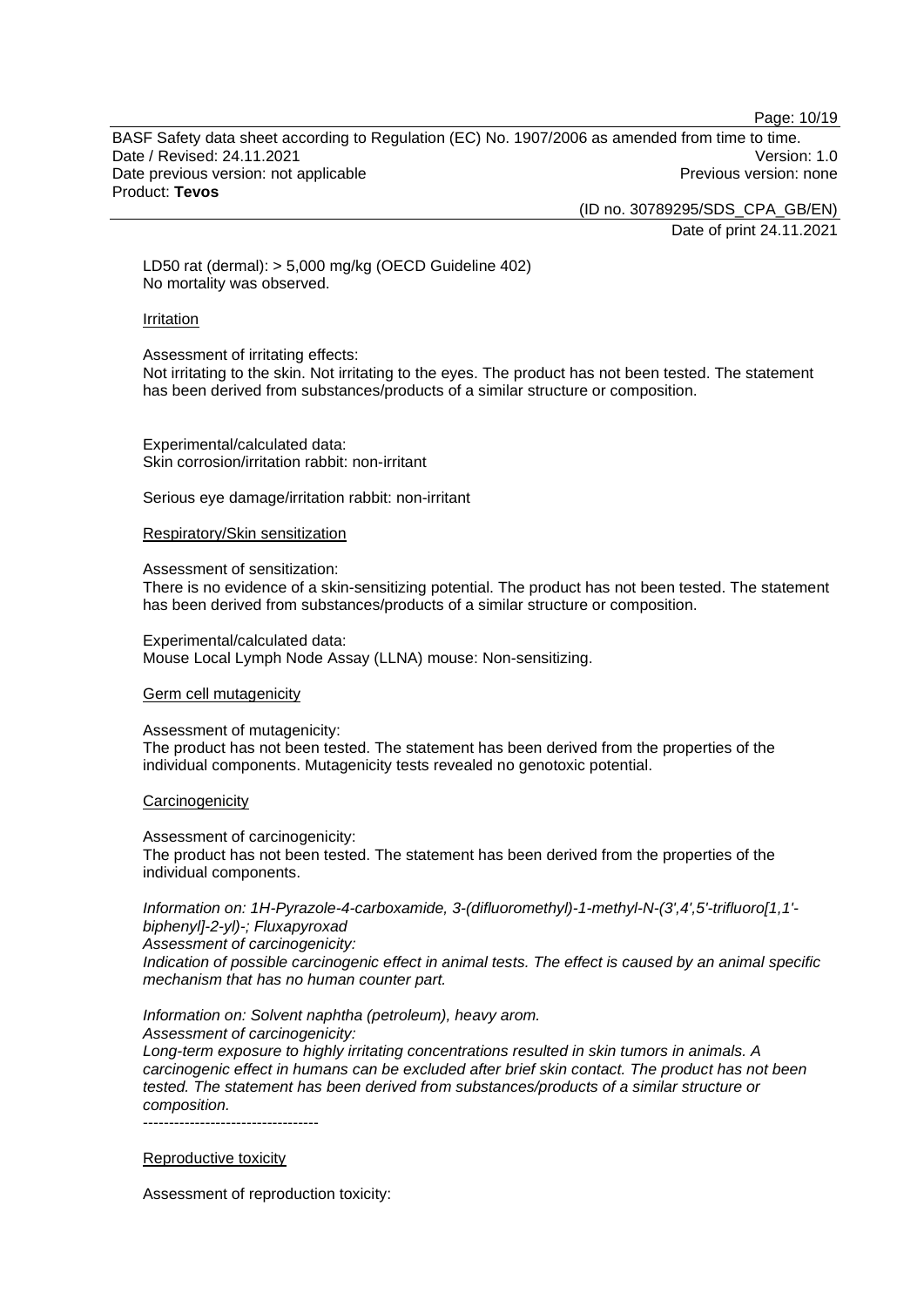Page: 11/19

BASF Safety data sheet according to Regulation (EC) No. 1907/2006 as amended from time to time. Date / Revised: 24.11.2021 **Version: 1.0** Date previous version: not applicable example and the Previous version: none Product: **Tevos** 

(ID no. 30789295/SDS\_CPA\_GB/EN)

Date of print 24.11.2021

The product has not been tested. The statement has been derived from the properties of the individual components.

*Information on: 1H-Pyrazole-4-carboxamide, 3-(difluoromethyl)-1-methyl-N-(3',4',5'-trifluoro[1,1' biphenyl]-2-yl)-; Fluxapyroxad Assessment of reproduction toxicity: The results of animal studies gave no indication of a fertility impairing effect.*  ----------------------------------

Developmental toxicity

Assessment of teratogenicity: The product has not been tested. The statement has been derived from the properties of the individual components.

*Information on: N,N-Dimethyldodecanamide Assessment of teratogenicity: The substance did not cause malformations in animal studies; however, toxicity to development was observed at high doses that were toxic to the parental animals. The product has not been tested. The statement has been derived from substances/products of a similar structure or composition.*  -----------------------------------

Specific target organ toxicity (single exposure)

Assessment of STOT single: Causes temporary irritation of the respiratory tract.

Remarks: The product has not been tested. The statement has been derived from the properties of the individual components.

Repeated dose toxicity and Specific target organ toxicity (repeated exposure)

Assessment of repeated dose toxicity: The product has not been tested. The statement has been derived from the properties of the individual components.

*Information on: pyraclostrobin (ISO); methyl N-{2-[1-(4-chlorophenyl)-1H-pyrazol-3 yloxymethyl]phenyl}(N-methoxy)carbamate Assessment of repeated dose toxicity: After repeated exposure the prominent effect is local irritation. The substance may cause damage to the olfactory epithelium after repeated inhalation.* 

*Information on: 1H-Pyrazole-4-carboxamide, 3-(difluoromethyl)-1-methyl-N-(3',4',5'-trifluoro[1,1' biphenyl]-2-yl)-; Fluxapyroxad Assessment of repeated dose toxicity: Adaptive effects were observed after repeated exposure in animal studies.* 

*Information on: Propanoic acid, 2-hydroxy-, 2-ethylhexyl ester, (2S)- Assessment of repeated dose toxicity: After repeated exposure the prominent effect is local irritation.* 

*Information on: N,N-Dimethyldodecanamide Assessment of repeated dose toxicity:*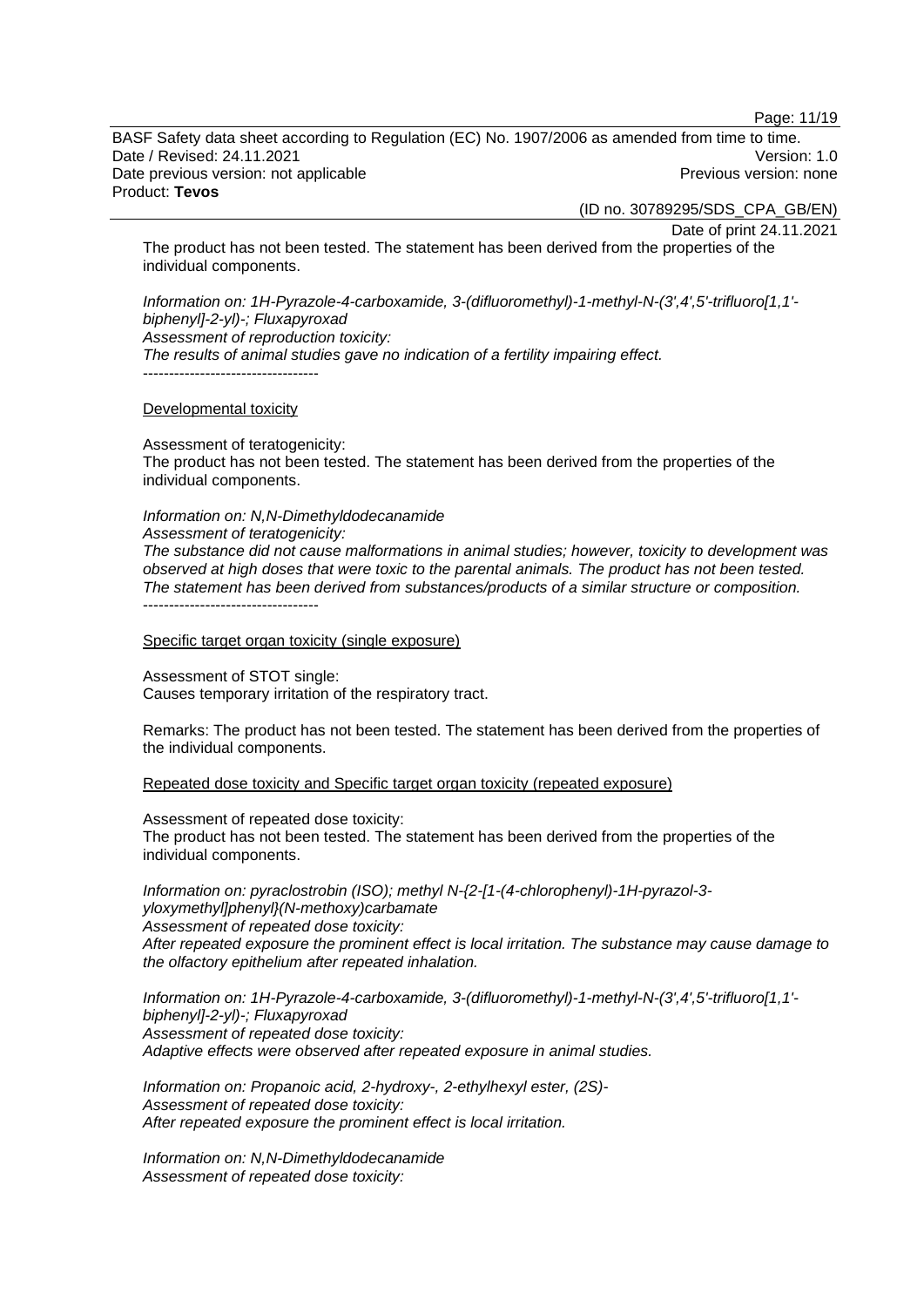Page: 12/19

BASF Safety data sheet according to Regulation (EC) No. 1907/2006 as amended from time to time. Date / Revised: 24.11.2021 Version: 1.0 Date previous version: not applicable example and the Previous version: none Product: **Tevos** 

(ID no. 30789295/SDS\_CPA\_GB/EN)

Date of print 24.11.2021

*After repeated exposure the prominent effect is local irritation. The product has not been tested. The statement has been derived from substances/products of a similar structure or composition.* 

*Information on: Benzenesulfonic acid, mono-C11-13-branched alkyl derivs., calcium salts Assessment of repeated dose toxicity:* 

*The product has not been tested. The statement has been derived from substances/products of a similar structure or composition. The substance may cause damage to the kidney after repeated ingestion of high doses, as shown in animal studies.*  -----------------------------------

#### Aspiration hazard

The product has not been tested. The statement has been derived from the properties of the individual components. No aspiration hazard expected.

Other relevant toxicity information

Misuse can be harmful to health.

# **SECTION 12: Ecological Information**

#### **12.1. Toxicity**

-----------------------------------

Assessment of aquatic toxicity: Very toxic to aquatic life with long lasting effects. The product has not been tested. The statement has been derived from the properties of the individual components.

*Information on: pyraclostrobin (ISO); methyl N-{2-[1-(4-chlorophenyl)-1H-pyrazol-3 yloxymethyl]phenyl}(N-methoxy)carbamate Toxicity to fish: LC50 (96 h) 0.00616 mg/l, Oncorhynchus mykiss (EPA 72-1, Flow through.)* 

*Information on: 1H-Pyrazole-4-carboxamide, 3-(difluoromethyl)-1-methyl-N-(3',4',5'-trifluoro[1,1' biphenyl]-2-yl)-; Fluxapyroxad Toxicity to fish: LC50 (96 h) 0.29 mg/l, Cyprinus carpio (Fish test acute, semistatic)* 

*LC50 (96 h) 0.546 mg/l, Oncorhynchus mykiss (OECD Guideline 203, static)* 

*LC50 (96 h) 1.15 mg/l, Lepomis macrochirus (OECD Guideline 203, static)* 

*LC50 (96 h) 0.466 mg/l, Pimephales promelas (OECD Guideline 203, static)* 

*Information on: pyraclostrobin (ISO); methyl N-{2-[1-(4-chlorophenyl)-1H-pyrazol-3 yloxymethyl]phenyl}(N-methoxy)carbamate Aquatic invertebrates: EC50 (48 h) 0.0157 mg/l, Daphnia magna (OECD Guideline 202, part 1, static)* 

*Information on: 1H-Pyrazole-4-carboxamide, 3-(difluoromethyl)-1-methyl-N-(3',4',5'-trifluoro[1,1' biphenyl]-2-yl)-; Fluxapyroxad*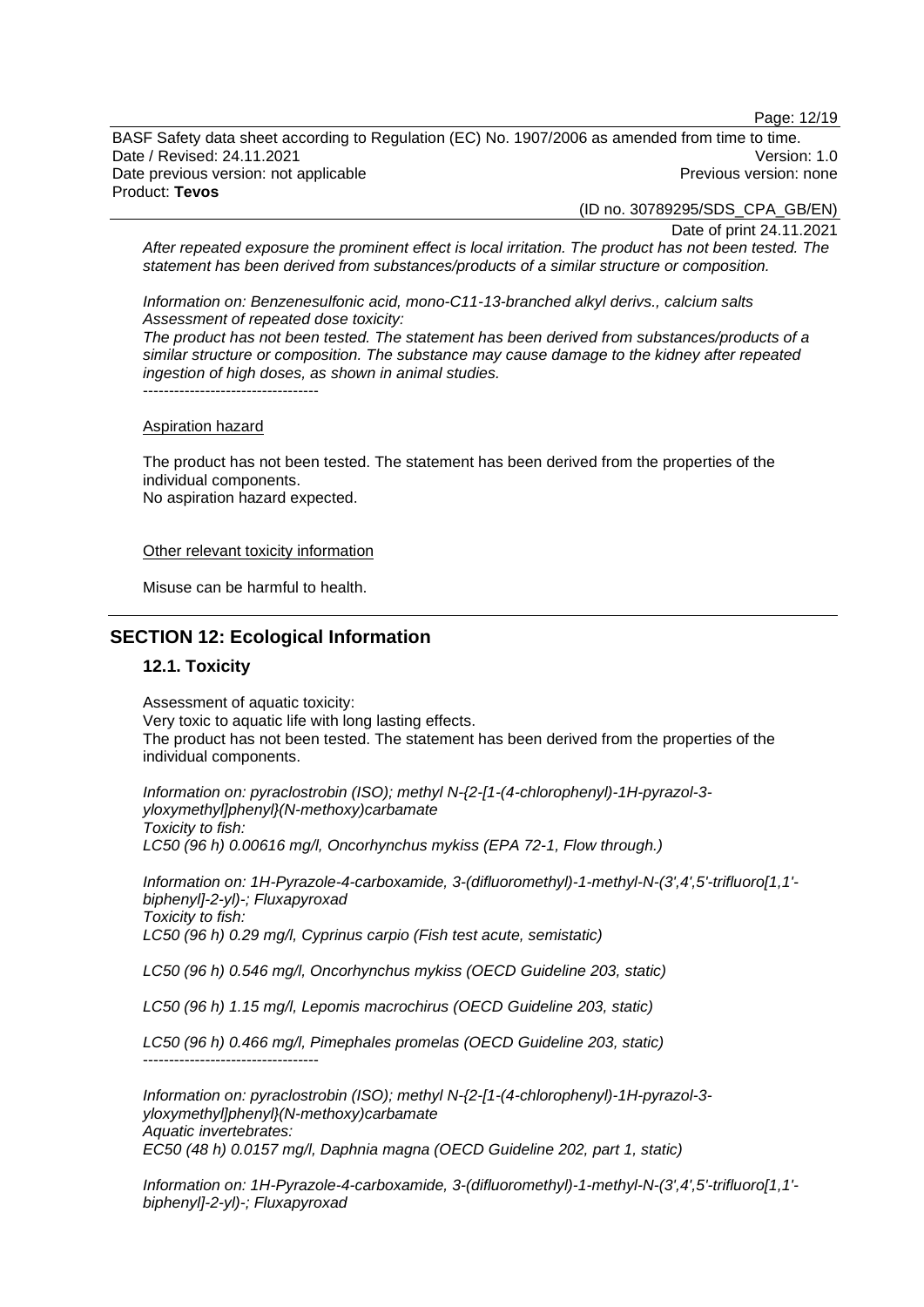Page: 13/19

BASF Safety data sheet according to Regulation (EC) No. 1907/2006 as amended from time to time. Date / Revised: 24.11.2021 **Version: 1.0** Date previous version: not applicable example and the Previous version: none Product: **Tevos** 

(ID no. 30789295/SDS\_CPA\_GB/EN)

Date of print 24.11.2021

*Aquatic invertebrates: EC50 (48 h) 6.78 mg/l, Daphnia magna (OECD Guideline 202, part 1, static)*   $-$ 

*Information on: pyraclostrobin (ISO); methyl N-{2-[1-(4-chlorophenyl)-1H-pyrazol-3 yloxymethyl]phenyl}(N-methoxy)carbamate Aquatic plants: EC50 (72 h) > 0.843 mg/l (growth rate), Pseudokirchneriella subcapitata (OECD Guideline 201)* 

*EC10 (72 h) 0.078 mg/l (growth rate), Pseudokirchneriella subcapitata (OECD Guideline 201)* 

*Information on: 1H-Pyrazole-4-carboxamide, 3-(difluoromethyl)-1-methyl-N-(3',4',5'-trifluoro[1,1' biphenyl]-2-yl)-; Fluxapyroxad Aquatic plants: EC50 (72 h) 0.70 mg/l (growth rate), Pseudokirchneriella subcapitata (OECD Guideline 201)* 

*EC50 (96 h) 0.66 mg/l (growth rate), Pseudokirchneriella subcapitata* 

*EC10 (72 h) 0.31 mg/l (growth rate), Pseudokirchneriella subcapitata* 

*EC10 (96 h) 0.36 mg/l (growth rate), Pseudokirchneriella subcapitata*  -----------------------------------

*Information on: pyraclostrobin (ISO); methyl N-{2-[1-(4-chlorophenyl)-1H-pyrazol-3 yloxymethyl]phenyl}(N-methoxy)carbamate Chronic toxicity to fish: No observed effect concentration (98 d) approx. 0.00235 mg/l, Oncorhynchus mykiss (OECD Guideline 210, Flow through.)* 

*Information on: 1H-Pyrazole-4-carboxamide, 3-(difluoromethyl)-1-methyl-N-(3',4',5'-trifluoro[1,1' biphenyl]-2-yl)-; Fluxapyroxad Chronic toxicity to fish: No observed effect concentration (33 d) 0.0359 mg/l, Pimephales promelas (OECD Guideline 210, Flow through.)*  ----------------------------------

*Information on: pyraclostrobin (ISO); methyl N-{2-[1-(4-chlorophenyl)-1H-pyrazol-3 yloxymethyl]phenyl}(N-methoxy)carbamate Chronic toxicity to aquatic invertebrates: No observed effect concentration (21 d) 0.004 mg/l, Daphnia magna (OECD Guideline 202, part 2, semistatic)* 

*The details of the toxic effect relate to the nominal concentration.* 

*No observed effect concentration (28 d) 0.00128 mg/l, Mysidopsis bahia (OPP 72-4 (EPA-Guideline), Flow through.)* 

*The statement of the toxic effect relates to the analytically determined concentration.* 

*Information on: 1H-Pyrazole-4-carboxamide, 3-(difluoromethyl)-1-methyl-N-(3',4',5'-trifluoro[1,1' biphenyl]-2-yl)-; Fluxapyroxad* 

*Chronic toxicity to aquatic invertebrates:* 

*No observed effect concentration (21 d) 0.5 mg/l, Daphnia magna (OECD Guideline 211, semistatic)*  -----------------------------------

# **12.2. Persistence and degradability**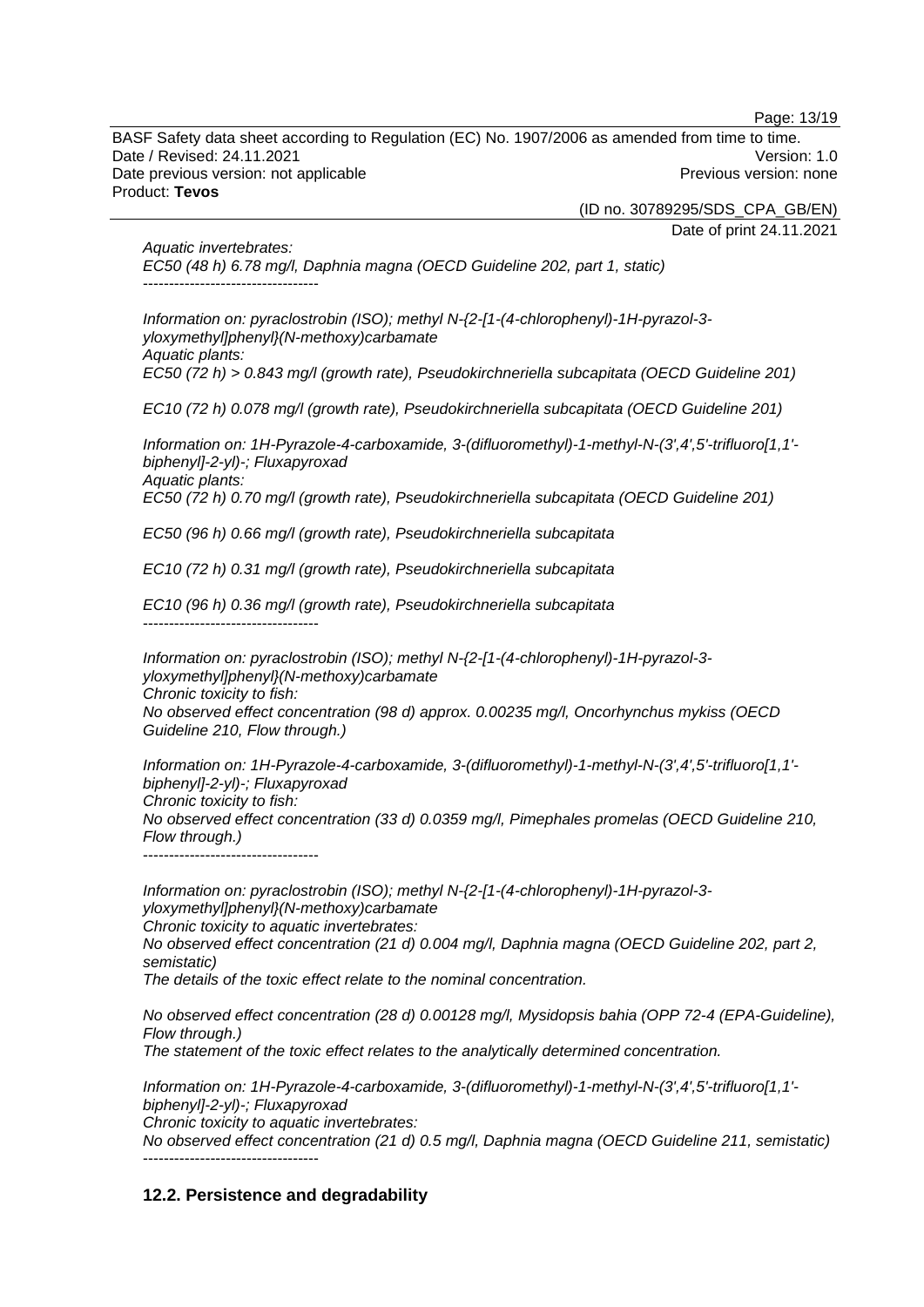Page: 14/19

BASF Safety data sheet according to Regulation (EC) No. 1907/2006 as amended from time to time. Date / Revised: 24.11.2021 Version: 1.0 Date previous version: not applicable example and the Previous version: none Product: **Tevos** 

(ID no. 30789295/SDS\_CPA\_GB/EN)

Date of print 24.11.2021

Assessment biodegradation and elimination (H2O): The product has not been tested. The statement has been derived from the properties of the individual components.

*Information on: pyraclostrobin (ISO); methyl N-{2-[1-(4-chlorophenyl)-1H-pyrazol-3 yloxymethyl]phenyl}(N-methoxy)carbamate Assessment biodegradation and elimination (H2O): Not readily biodegradable (by OECD criteria).* 

*Information on: 1H-Pyrazole-4-carboxamide, 3-(difluoromethyl)-1-methyl-N-(3',4',5'-trifluoro[1,1' biphenyl]-2-yl)-; Fluxapyroxad Assessment biodegradation and elimination (H2O): Not readily biodegradable (by OECD criteria).*  -----------------------------------

# **12.3. Bioaccumulative potential**

Assessment bioaccumulation potential: The product has not been tested. The statement has been derived from the properties of the individual components.

*Information on: pyraclostrobin (ISO); methyl N-{2-[1-(4-chlorophenyl)-1H-pyrazol-3 yloxymethyl]phenyl}(N-methoxy)carbamate Bioaccumulation potential:* 

*Bioconcentration factor (BCF): 379 - 507, Oncorhynchus mykiss (OECD-Guideline 305) Accumulation in organisms is not to be expected.* 

*Information on: 1H-Pyrazole-4-carboxamide, 3-(difluoromethyl)-1-methyl-N-(3',4',5'-trifluoro[1,1' biphenyl]-2-yl)-; Fluxapyroxad Bioaccumulation potential:* 

*Bioconcentration factor (BCF): 36 - 37 (28 d), Lepomis macrochirus (OECD-Guideline 305) Does not accumulate in organisms.* 

 $-$ 

#### **12.4. Mobility in soil**

Assessment transport between environmental compartments: Adsorption in soil: The product has not been tested. The statement has been derived from the properties of the individual components.

*Information on: pyraclostrobin (ISO); methyl N-{2-[1-(4-chlorophenyl)-1H-pyrazol-3 yloxymethyl]phenyl}(N-methoxy)carbamate Assessment transport between environmental compartments: Adsorption in soil: Following exposure to soil, adsorption to solid soil particles is probable, therefore contamination of groundwater is not expected.*

*Information on: 1H-Pyrazole-4-carboxamide, 3-(difluoromethyl)-1-methyl-N-(3',4',5'-trifluoro[1,1' biphenyl]-2-yl)-; Fluxapyroxad Assessment transport between environmental compartments:*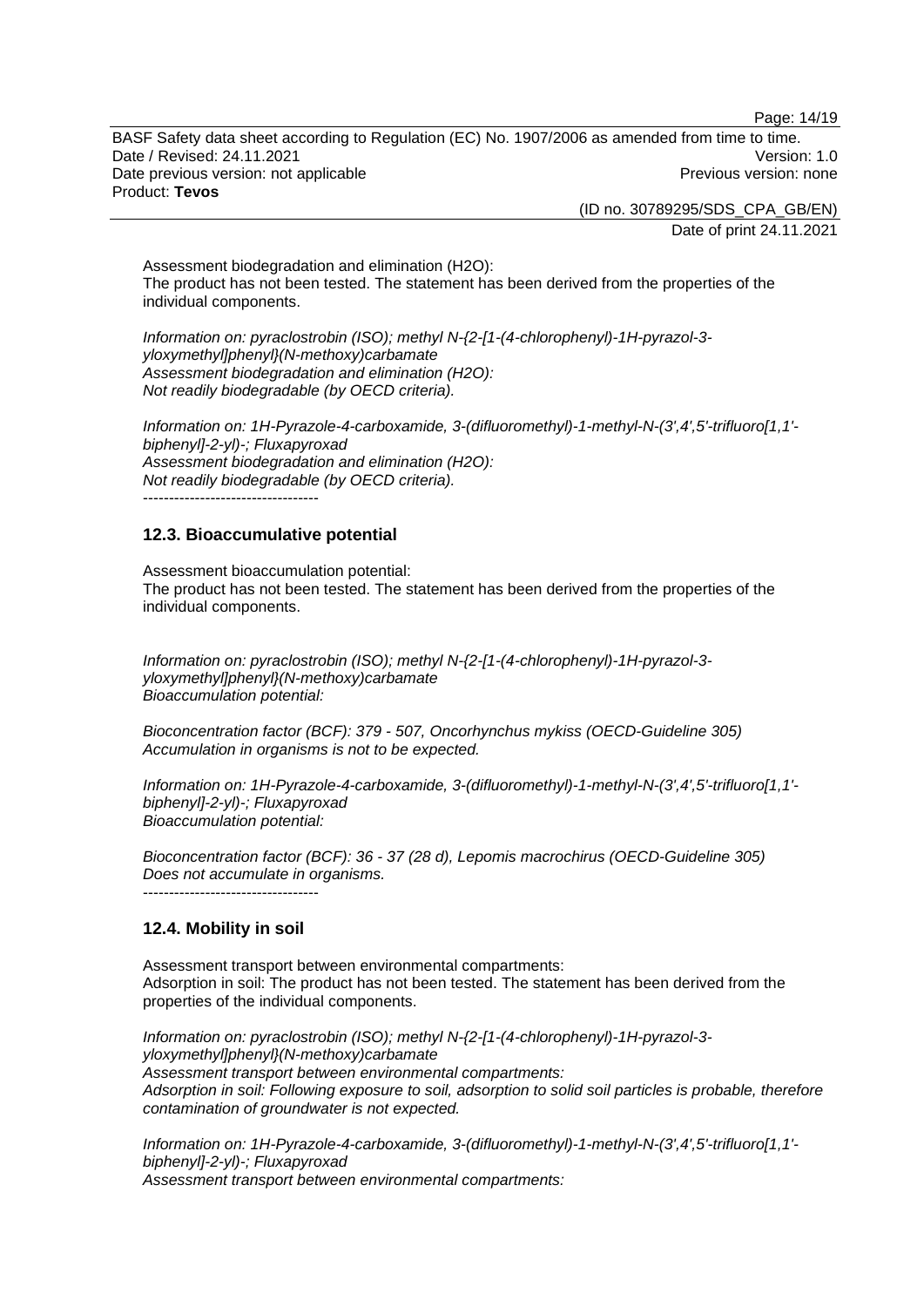Page: 15/19

BASF Safety data sheet according to Regulation (EC) No. 1907/2006 as amended from time to time. Date / Revised: 24.11.2021 **Version: 1.0** Date previous version: not applicable example and the Previous version: none Product: **Tevos** 

(ID no. 30789295/SDS\_CPA\_GB/EN)

Date of print 24.11.2021

*Adsorption in soil: Following exposure to soil, adsorption to solid soil particles is probable, therefore contamination of groundwater is not expected.* ----------------------------------

# **12.5. Results of PBT and vPvB assessment**

The product does not contain a substance fulfilling the PBT (persistent/bioaccumulative/toxic) criteria or the vPvB (very persistent/very bioaccumulative) criteria.

# **12.6. Other adverse effects**

The product does not contain substances that are listed in Regulation (EC) 1005/2009 on substances that deplete the ozone layer.

# **12.7. Additional information**

Other ecotoxicological advice: Do not discharge product into the environment without control.

# **SECTION 13: Disposal Considerations**

# **13.1. Waste treatment methods**

Must be disposed of or incinerated in accordance with local regulations.

The UK Environmental Protection (Duty of Care) Regulations (EP) and amendments should be noted (United Kingdom).

This product and any uncleaned containers must be disposed of as hazardous waste in accordance with the 2005 Hazardous Waste Regulations and amendments (United Kingdom)

Contaminated packaging: Contaminated packaging should be emptied as far as possible and disposed of in the same manner as the substance/product.

# **SECTION 14: Transport Information**

#### **Land transport**

# ADR

| UN number<br>UN proper shipping name:                                                                      | UN3082<br>ENVIRONMENTALLY HAZARDOUS SUBSTANCE, LIQUID,<br>N.O.S. (contains PYRACLOSTROBIN, FLUXAPYROXAD) |
|------------------------------------------------------------------------------------------------------------|----------------------------------------------------------------------------------------------------------|
| Transport hazard class(es): 9, EHSM<br>Packing group:<br>Environmental hazards:<br>Special precautions for | Ш<br><b>ves</b>                                                                                          |
| user:                                                                                                      | None known                                                                                               |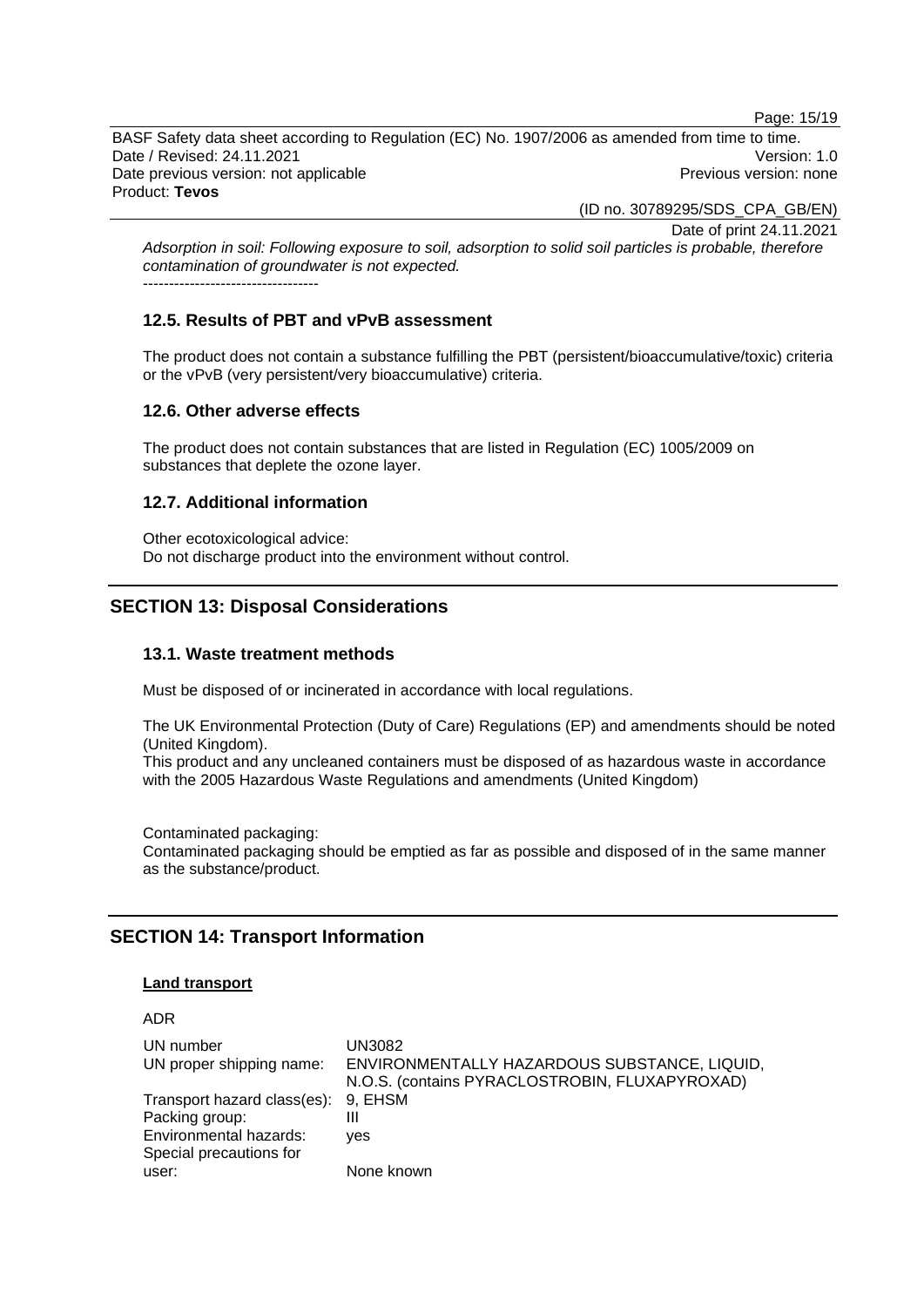Page: 16/19

BASF Safety data sheet according to Regulation (EC) No. 1907/2006 as amended from time to time. Date / Revised: 24.11.2021 **Version: 1.0** Date previous version: not applicable **Previous version: none** Previous version: none Product: **Tevos** 

(ID no. 30789295/SDS\_CPA\_GB/EN)

Date of print 24.11.2021

### RID

UN number UN3082 UN proper shipping name: ENVIRONMENTALLY HAZARDOUS SUBSTANCE, LIQUID, N.O.S. (contains PYRACLOSTROBIN, FLUXAPYROXAD) Transport hazard class(es): 9, EHSM Packing group: III Environmental hazards: yes Special precautions for user: None known

#### **Inland waterway transport**  ADN

| , , , , , ,                 |                                                |
|-----------------------------|------------------------------------------------|
| UN number                   | UN3082                                         |
| UN proper shipping name:    | ENVIRONMENTALLY HAZARDOUS SUBSTANCE, LIQUID,   |
|                             | N.O.S. (contains PYRACLOSTROBIN, FLUXAPYROXAD) |
| Transport hazard class(es): | 9. EHSM                                        |
| Packing group:              | Ш                                              |
| Environmental hazards:      | ves                                            |
| Special precautions for     | None known                                     |
| user:                       |                                                |

Transport in inland waterway vessel Not evaluated

#### **Sea transport**

IMDG

| UN number:<br>UN proper shipping name: | UN 3082<br>ENVIRONMENTALLY HAZARDOUS SUBSTANCE, LIQUID,<br>N.O.S. (contains PYRACLOSTROBIN, FLUXAPYROXAD) |
|----------------------------------------|-----------------------------------------------------------------------------------------------------------|
| Transport hazard class(es):            | 9, EHSM                                                                                                   |
| Packing group:                         | Ш                                                                                                         |
| Environmental hazards:                 | ves<br>Marine pollutant: YES                                                                              |
| Special precautions for<br>user:       | None known                                                                                                |

# **Air transport**

# IATA/ICAO

| UN number:                          | <b>UN 3082</b>                                 |
|-------------------------------------|------------------------------------------------|
| UN proper shipping name:            | ENVIRONMENTALLY HAZARDOUS SUBSTANCE, LIQUID,   |
|                                     | N.O.S. (contains PYRACLOSTROBIN, FLUXAPYROXAD) |
| Transport hazard class(es): 9, EHSM |                                                |
| Packing group:                      |                                                |
| Environmental hazards:              | ves                                            |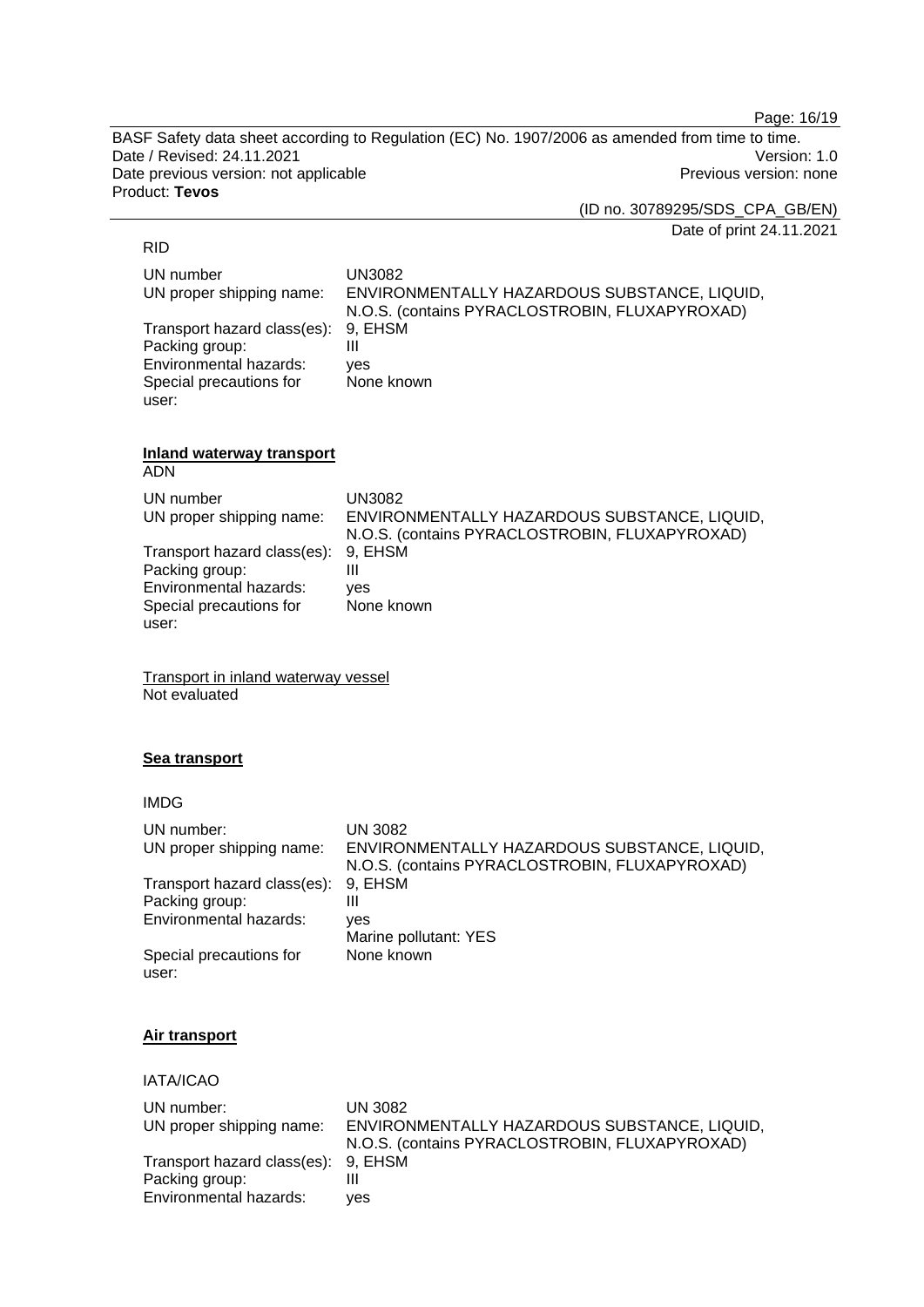Page: 17/19

BASF Safety data sheet according to Regulation (EC) No. 1907/2006 as amended from time to time. Date / Revised: 24.11.2021 Version: 1.0 Date previous version: not applicable example and previous version: none Previous version: none Product: **Tevos** 

(ID no. 30789295/SDS\_CPA\_GB/EN)

Date of print 24.11.2021

Special precautions for user: None known

# **14.1. UN number**

See corresponding entries for "UN number" for the respective regulations in the tables above.

# **14.2. UN proper shipping name**

See corresponding entries for "UN proper shipping name" for the respective regulations in the tables above.

### **14.3. Transport hazard class(es)**

See corresponding entries for "Transport hazard class(es)" for the respective regulations in the tables above.

### **14.4. Packing group**

See corresponding entries for "Packing group" for the respective regulations in the tables above.

# **14.5. Environmental hazards**

See corresponding entries for "Environmental hazards" for the respective regulations in the tables above.

### **14.6. Special precautions for user**

See corresponding entries for "Special precautions for user" for the respective regulations in the tables above.

# **14.7. Transport in bulk according to Annex II of MARPOL and the IBC Code**

| Regulation:         | Not evaluated |
|---------------------|---------------|
| Shipment approved:  | Not evaluated |
| Pollution name:     | Not evaluated |
| Pollution category: | Not evaluated |
| Ship Type:          | Not evaluated |

#### **Further information**

Product may be shipped as non-hazardous in suitable packages containing a net quantity of 5 L or less under the provisions of various regulatory agencies: ADR, RID, ADN: Special Provision 375; IMDG: 2.10.2.7; IATA: A197; TDG: Special Provision 99(2); 49CFR: §171.4 (c) (2) and also the Special Provision 375 in Appendix B which is regulated in China "Regulations Concerning Road Transportation of Dangerous Goods Part 3: Index of dangerous goods name and transportation requirements" (JT/T 617.3)

This product is subject to the most recent edition of "The Carriage of Dangerous Goods and Use of Transportable Pressure Equipment Regulations" and their amendments (United Kingdom).

# **SECTION 15: Regulatory Information**

# **15.1. Safety, health and environmental regulations/legislation specific for the substance or mixture**

Prohibitions, Restrictions and Authorizations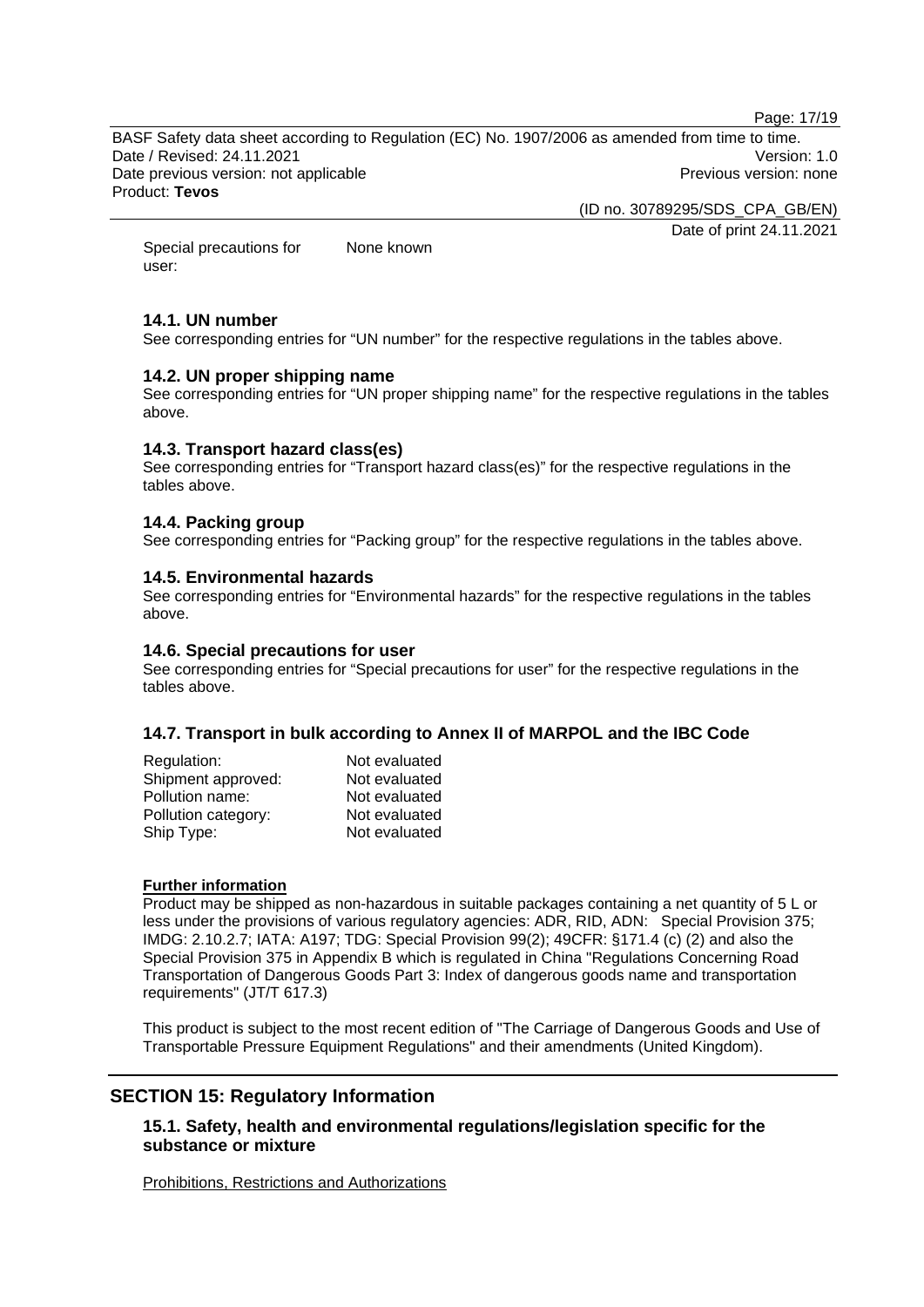Page: 18/19

BASF Safety data sheet according to Regulation (EC) No. 1907/2006 as amended from time to time. Date / Revised: 24.11.2021 **Version: 1.0** Date previous version: not applicable **Previous version: none** Previous version: none Product: **Tevos** 

(ID no. 30789295/SDS\_CPA\_GB/EN)

Date of print 24.11.2021

Annex XVII of Regulation (EC) No 1907/2006: Number on List: 28, 29, 3

Directive 2012/18/EU - Control of Major Accident Hazards involving dangerous substances (EU): List entry in regulation: E1

This product is classified under the European CLP Regulation. (United Kingdom) The data should be considered when making any assessment under the Control of Substances Hazardous to Health Regulations (COSHH), and related guidance, for example, 'COSHH Essentials' (United Kingdom).

This product may be subject to the Control of Major Accident Hazards Regulations (COMAH), and amendments if specific threshold tonnages are exceeded (United Kingdom).

### **15.2. Chemical Safety Assessment**

Advice on product handling can be found in sections 7 and 8 of this safety data sheet.

# **SECTION 16: Other Information**

For proper and safe use of this product, please refer to the approval conditions laid down on the product label.

|                        | Full text of the classifications, including the hazard classes and the hazard statements, if mentioned |
|------------------------|--------------------------------------------------------------------------------------------------------|
| in section 2 or 3:     |                                                                                                        |
| Acute Tox.             | Acute toxicity                                                                                         |
| STOT SE                | Specific target organ toxicity - single exposure                                                       |
| Repr.                  | Reproductive toxicity                                                                                  |
| Aquatic Acute          | Hazardous to the aquatic environment - acute                                                           |
| <b>Aquatic Chronic</b> | Hazardous to the aquatic environment - chronic                                                         |
| Skin Corr./Irrit.      | Skin corrosion/irritation                                                                              |
| Eye Dam./Irrit.        | Serious eye damage/eye irritation                                                                      |
| Skin Sens.             | Skin sensitization                                                                                     |
| Asp. Tox.              | Aspiration hazard                                                                                      |
| H302                   | Harmful if swallowed.                                                                                  |
| H332                   | Harmful if inhaled.                                                                                    |
| H335                   | May cause respiratory irritation.                                                                      |
| H362                   | May cause harm to breast-fed children.                                                                 |
| H410                   | Very toxic to aquatic life with long lasting effects.                                                  |
| EUH401                 | To avoid risks to human health and the environment, comply with the                                    |
|                        | instructions for use.                                                                                  |
| H <sub>315</sub>       | Causes skin irritation.                                                                                |
| H <sub>331</sub>       | Toxic if inhaled.                                                                                      |
| H400                   | Very toxic to aquatic life.                                                                            |
| H <sub>3</sub> 19      | Causes serious eye irritation.                                                                         |
| H317                   | May cause an allergic skin reaction.                                                                   |
| H412                   | Harmful to aquatic life with long lasting effects.                                                     |
| H <sub>304</sub>       | May be fatal if swallowed and enters airways.                                                          |
| H336                   | May cause drowsiness or dizziness.                                                                     |
| H411                   | Toxic to aquatic life with long lasting effects.                                                       |
| H318                   | Causes serious eye damage.                                                                             |
| H312                   | Harmful in contact with skin.                                                                          |

Abbreviations